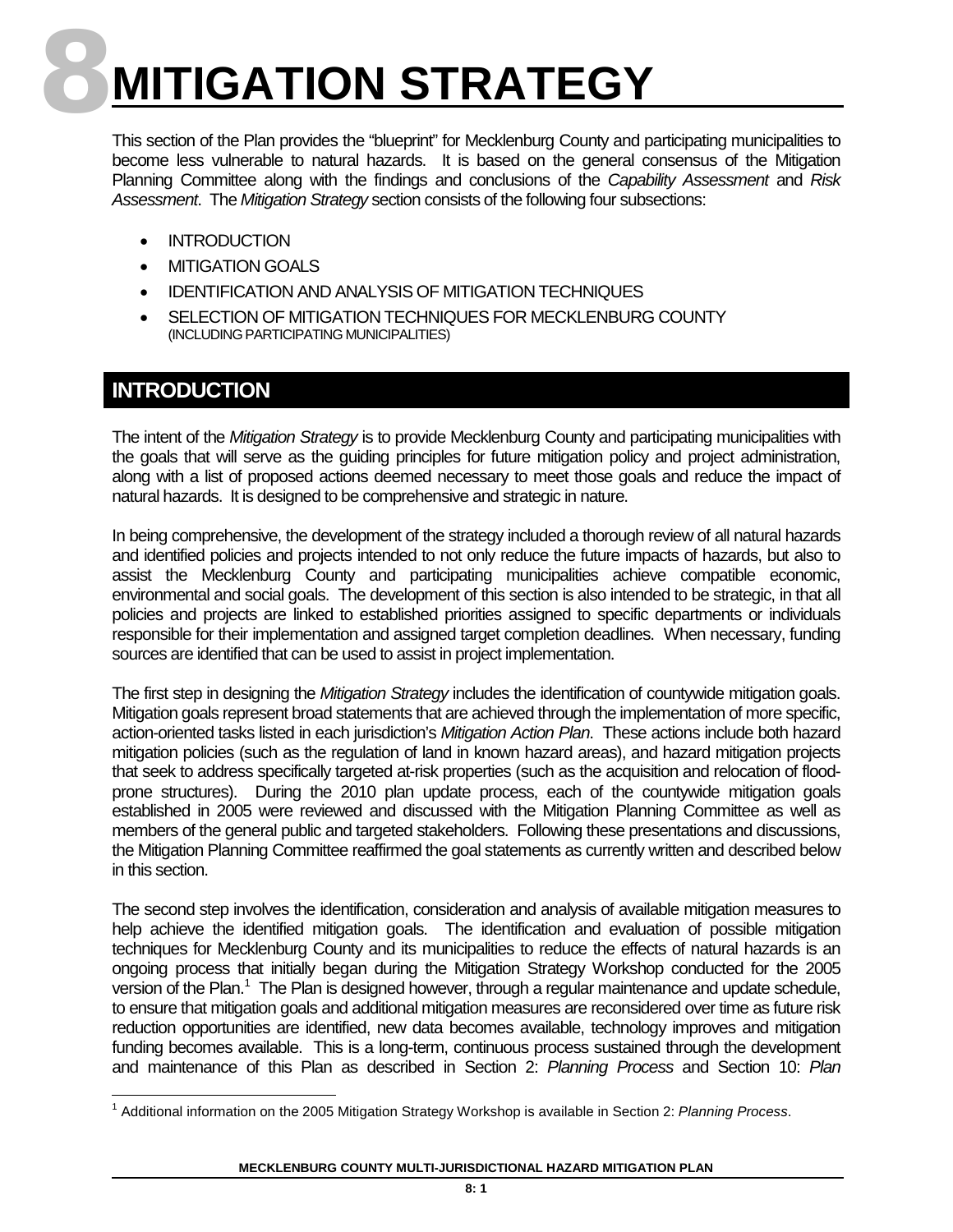*Maintenance Procedures*. Alternative mitigation measures will continue to be considered as future mitigation opportunities become identified, as data and technology improve, as mitigation funding becomes available, and as this Plan is updated and maintained over time.

The last step in designing the *Mitigation Strategy* is the creation and maintenance of jurisdictionally specific Mitigation Action Plans (MAPs).<sup>[3](#page-1-0)</sup> The MAPs represent the key outcome of the mitigation planning process. MAPs include a prioritized list of proposed hazard mitigation actions (policies and projects) for Mecklenburg County and the participating municipalities, including accompanying information such as those agencies or individuals assigned responsibility for their implementation, potential funding sources and an estimated target date for completion. The MAPs provide those individuals or agencies responsible for implementing mitigation actions with a clear roadmap that also serves as an important tool for monitoring progress over time. The collection of actions listed in each jurisdiction's MAP also serves as an easily understood synopsis of activities for local decision makers.

In preparing and updating their own *Mitigation Action Plans*, each jurisdiction considered their overall hazard risk and capability to mitigate natural hazards, in addition to meeting the adopted countywide mitigation goals. Prioritizing mitigation actions for each jurisdiction was based on the following five factors: (1) effect on overall risk to life and property; (2) ease of implementation; (3) political and community support; ([4](#page-1-1)) a general economic cost/benefit review;<sup>4</sup> and (5) funding availability. Using these criteria, the representatives from each participating jurisdiction serving on the Mecklenburg County Mitigation Planning Committee were tasked with assigning priority levels for the actions that were being proposed for the 2010 plan update. Each mitigation action was assigned one of the following priority levels (and is included with each jurisdiction's Mitigation Action Plan in Section 9):

- **High Priority:** The most immediate, cost-effective and appropriate actions preferably to be accomplished in the short to mid-term (1-2 year) planning horizon.
- **Moderate Priority:** Fairly urgent, cost-effective and appropriate actions but with some possible difficulties associated with implementation. Preferably accomplished in the mid to long-term (2-5 year) planning horizon.
- **Low Priority:** Not urgent, but an action to be considered for implementation at some point over the long-term (5+ years) when implementation is deemed most appropriate.

# **MITIGATION GOALS**

# **44 CFR Requirement**

**Part 201.6(c)(3)(i):** The mitigation strategy shall include a description of mitigation goals to reduce or avoid long-term vulnerabilities to the identified hazards.

<span id="page-1-0"></span><sup>3</sup> *Mitigation Action Plans* are found in Section 9: *Mitigation Action Plan*. Additional flood mitigation actions are found in watershed-based flood mitigation plans that have been developed prior to this Plan and are incorporated into this document by reference. The specific watershed-based flood mitigation plans are referenced in Section 7: *Capability Assessment*. <sup>4</sup> A general economic cost/benefit review was conducted as part of selecting and prioritizing mitigation actions for

<span id="page-1-1"></span>each jurisdiction. Mitigation actions with "high" priority were determined to be the most cost effective and most compatible with each jurisdiction's unique needs. A more detailed cost/benefit analysis will be conducted as part of an application for funding, as appropriate.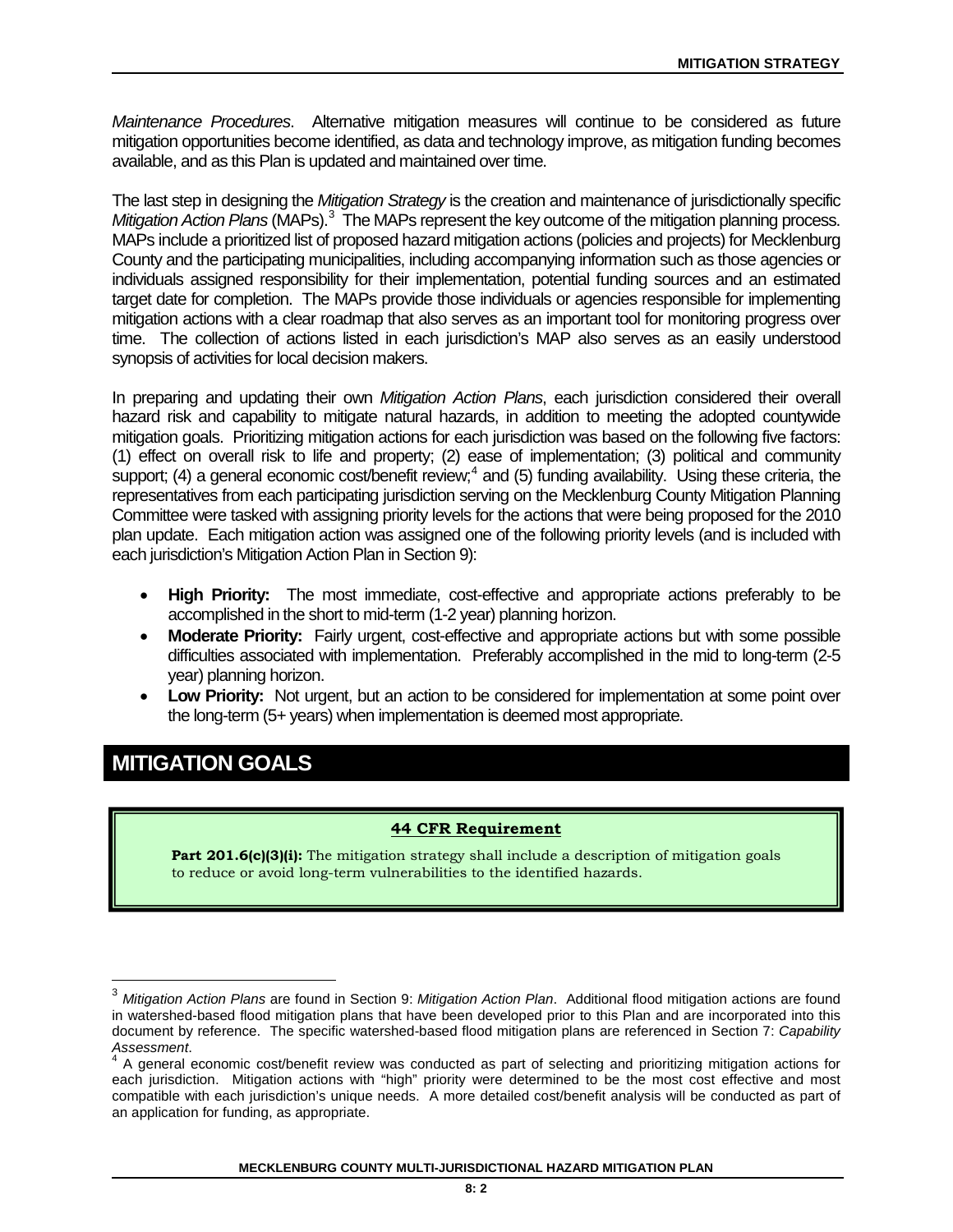The goals of the Mecklenburg County Multi-jurisdictional Hazard Mitigation Plan were crafted early in the initial 2005 planning process as part of a facilitated discussion and brainstorming session with the Mitigation Planning Committee. These same goals were again revisited by the Committee at two phases of the 2010 plan update process, including the initial plan update kickoff meeting and again following the completion of the risk and capability assessments (more details provided in Section 2: *Planning Process*). Following a presentation and discussion of the results from these two assessments, the Committee reaffirmed each of the goal statements as currently written. Each of these goal statements continue to represent a broad target for Mecklenburg County and participating municipalities to achieve through the implementation of their updated *Mitigation Action Plans*.

- **Goal #1 Mecklenburg County and participating municipalities will identify and implement hazard mitigation projects designed to reduce the impact of future hazard events.**
- **Goal #2 Mecklenburg County and participating municipalities will conduct education and outreach activities intended to better inform people about natural hazards and the steps that can be taken to reduce their impact.**
- **Goal #3 Mecklenburg County and participating municipalities will conduct training and exercises intended to better prepare government officials to respond to, mitigate against and recover from emergencies and disasters.**
- **Goal #4 Mecklenburg County and participating municipalities will improve their ability to warn people of impending hazards and disasters.**
- **Goal #5 Mecklenburg County and participating municipalities will enact planning and policy measures to reduce the impacts of identified hazards.**
- **Goal #6 Mecklenburg County and participating municipalities will implement traffic control procedures intended to reduce injuries and the loss of life before, during and after emergencies and disasters.**

A stated objective of the Disaster Mitigation Act of 2000 is to improve the coordination of risk reduction measures between state and local government authorities. Linking local and state mitigation planning goals is an important first step. It has been determined that the goal statements for Mecklenburg County and its participating municipalities are consistent with the State of North Carolina's current mitigation planning goals as identified in the State Mitigation Plan.

# **IDENTIFICATION AND ANALYSIS OF MITIGATION TECHNIQUES**

# **44 CFR Requirement**

**Part 201.6(c)(3)(ii):** The mitigation strategy shall include a section that identifies and analyzes a comprehensive range of specific mitigation actions and projects being considered to reduce the effect of each hazard, with particular emphasis on new and existing buildings and infrastructure. The mitigation strategy must also address the jurisdiction's participation in the National Flood Insurance Program (NFIP), and continued compliance with NFIP requirements, as appropriate.

*This CFR requirement is met in the* Capability Assessment, Mitigation Strategy *and* Mitigation Action Plans *sections of this risk assessment.*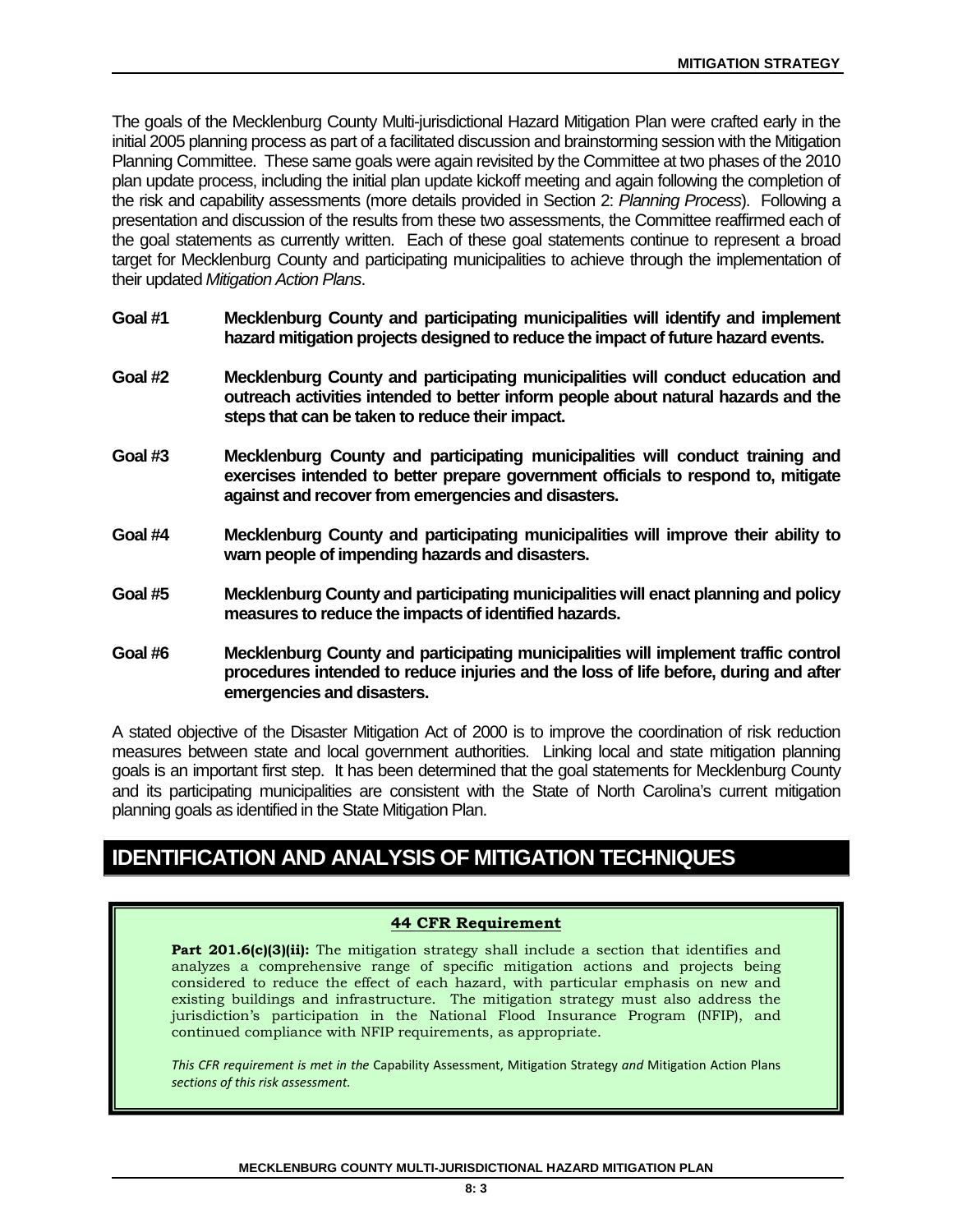<span id="page-3-0"></span>In formulating Mecklenburg County's *Mitigation Strategy*, a wide range of activities was considered in order to help achieve the countywide goals and the specific hazard concerns of each participating jurisdiction[.](#page-3-0)  This includes multiple, detailed discussions of potential mitigation activities with Mitigation Planning Committee members during the initial plan's development in  $2005^6$  and also during the  $2010$  plan update process. In addition, a wide range of publications (including NCEM's "*Decision Tree,*" FEMA's "Mitigation Ideas" and relevant CRS planning guidance) and other resources were posted to a dedicated project FTP site for Committee members to review and consider on their own time (further described in Section 2: *Planning Process*). Similar to the initial plan development process in 2005, all activities considered by the committee can be classified under one of the following six broad categories of mitigation techniques:

# **1. Prevention**

Preventative activities are intended to reduce the impact of future hazard events, and are typically administered through government programs or regulatory actions that influence the way land is developed and buildings are constructed. They are particularly effective in reducing a community's future vulnerability, especially in areas where development has not occurred or capital improvements have not been substantial. Examples of preventative activities include:

- Planning and zoning
- Building codes
- Open space preservation
- Floodplain regulations
- Stormwater management regulations
- Drainage system maintenance
- Capital improvements programming
- Shoreline/riverine/fault zone setbacks

# **2. Property Protection**

Property protection measures involve the modification of existing buildings and structures or the removal of the structures from hazardous locations. Examples include:

- Acquisition
- Relocation
- Building elevation
- Critical facilities protection
- Retrofitting (i.e., windproofing, floodproofing, seismic design techniques, etc.)
- Safe rooms, shutters, shatter-resistant glass
- **Insurance**

# **3. Natural Resource Protection**

Natural resource protection activities reduce the impact of natural hazards by preserving or restoring natural areas and their protective functions. Generally speaking, natural areas may include floodplains, wetlands, steep slopes, barrier islands and sand dunes. Parks, recreation or conservation agencies and organizations often implement these measures. Examples include:

- Land acquisition
- Floodplain protection
- Watershed management
- Beach and dune preservation
- Riparian buffers
- Forest and vegetation management (i.e., fire resistant landscaping, fuel breaks, etc.)
- Erosion and sediment control

#### **MECKLENBURG COUNTY MULTI-JURISDICTIONAL HAZARD MITIGATION PLAN**

<span id="page-3-1"></span> $6$  For more details on the specific activities discussed and considered by the Mitigation Planning Committee during the initial preparation of this Plan, please see the summary of the second committee meeting in 2005 (Mitigation Strategy Workshop) in Section 2: *Planning Process*.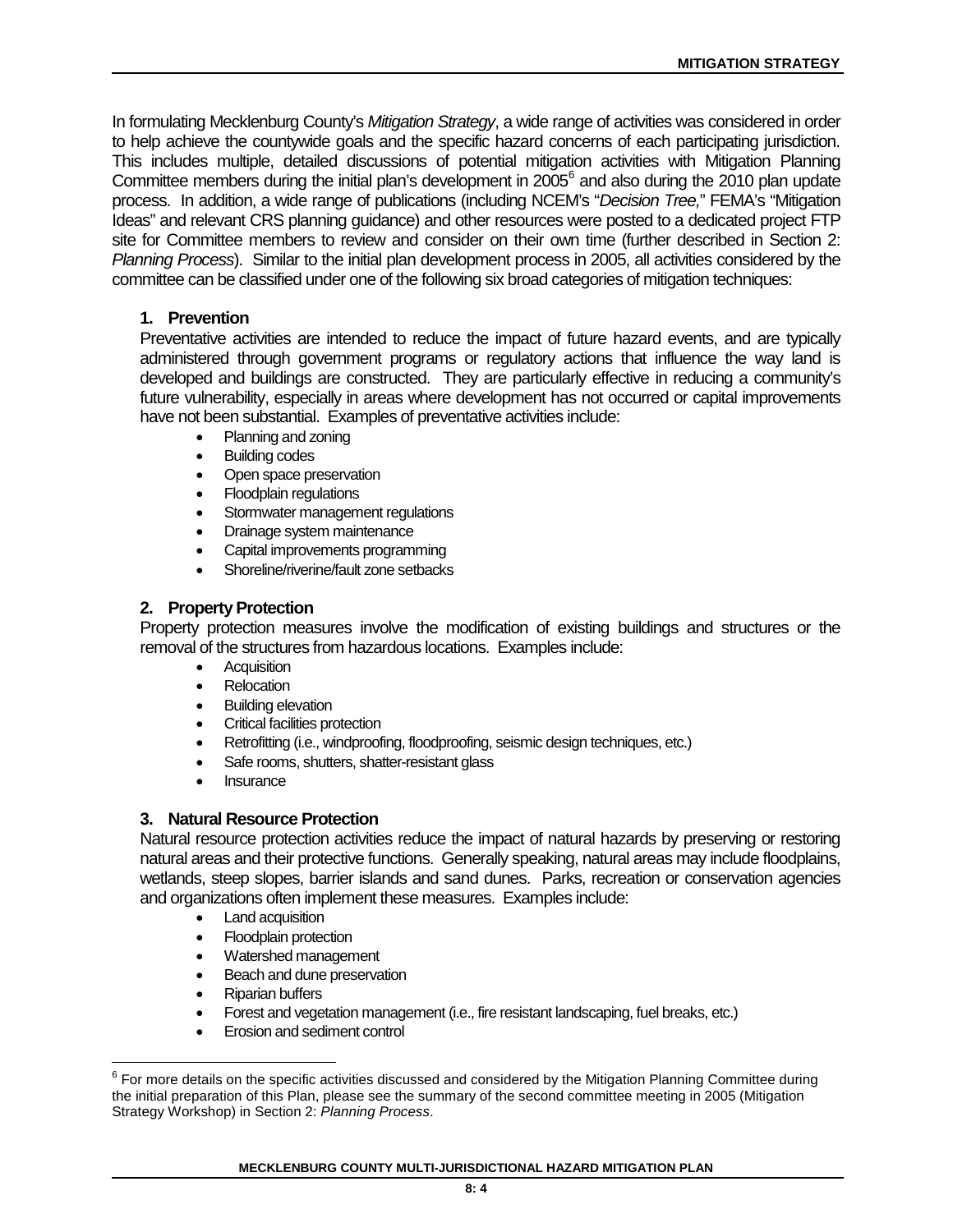- Wetland preservation and restoration
- Habitat preservation
- Slope stabilization
- Historic properties and archaeological site preservation

# **4. Structural Projects**

Structural mitigation projects are intended to lessen the impact of a hazard by modifying the environment using a number of construction techniques. They are usually designed by engineers and managed or maintained by public works staff. Examples include:

- Reservoirs
- Dams/levees/dikes/floodwalls/seawalls
- Diversions/detention/retention
- Channel modification
- Beach nourishment
- Storm sewers

# **5. Emergency Services**

Although not typically considered a "mitigation" technique, emergency services reduce the impacts of a hazard event on people and property. These actions are often taken prior to, during, or in response to an emergency or disaster. Examples include:

- Warning systems
- Evacuation planning and management
- Emergency response training and exercises
- Sandbagging for flood protection<br>• Installing temporary shutters for w
- Installing temporary shutters for wind protection

# **6. Public Education and Awareness**

Public education and awareness activities are used to advise residents, elected officials, business owners, potential property buyers, and visitors about hazards, hazardous areas, and mitigation techniques they can use to protect themselves and their property. Examples of measures used to educate and inform the public include:

- Outreach projects
- Speaker series/demonstration events
- Hazard mapping
- Real estate disclosure
- Library materials
- School children educational programs
- Hazard expositions
- Inter-governmental coordination

As discussed in Section 2: *Planning Process*, a number of specific hazard mitigation actions were presented and discussed during the March  $17<sup>th</sup>$ , 2010 meeting of the Mecklenburg County Mitigation Planning Committee. These included the following actions:

# **Multi-hazard Mitigation Actions**

- On an annual basis, coordinate with the Charlotte-Mecklenburg Emergency Management Office to provide information on all natural hazards facing the area to local planning staff and elected officials. This should include a report on the status of local mitigation actions as identified in the Multi-jurisdictional Hazard Mitigation Plan.
- On an annual basis, coordinate with the Charlotte-Mecklenburg Emergency Management Office on a widespread public outreach activity to provide information on all natural hazards facing the